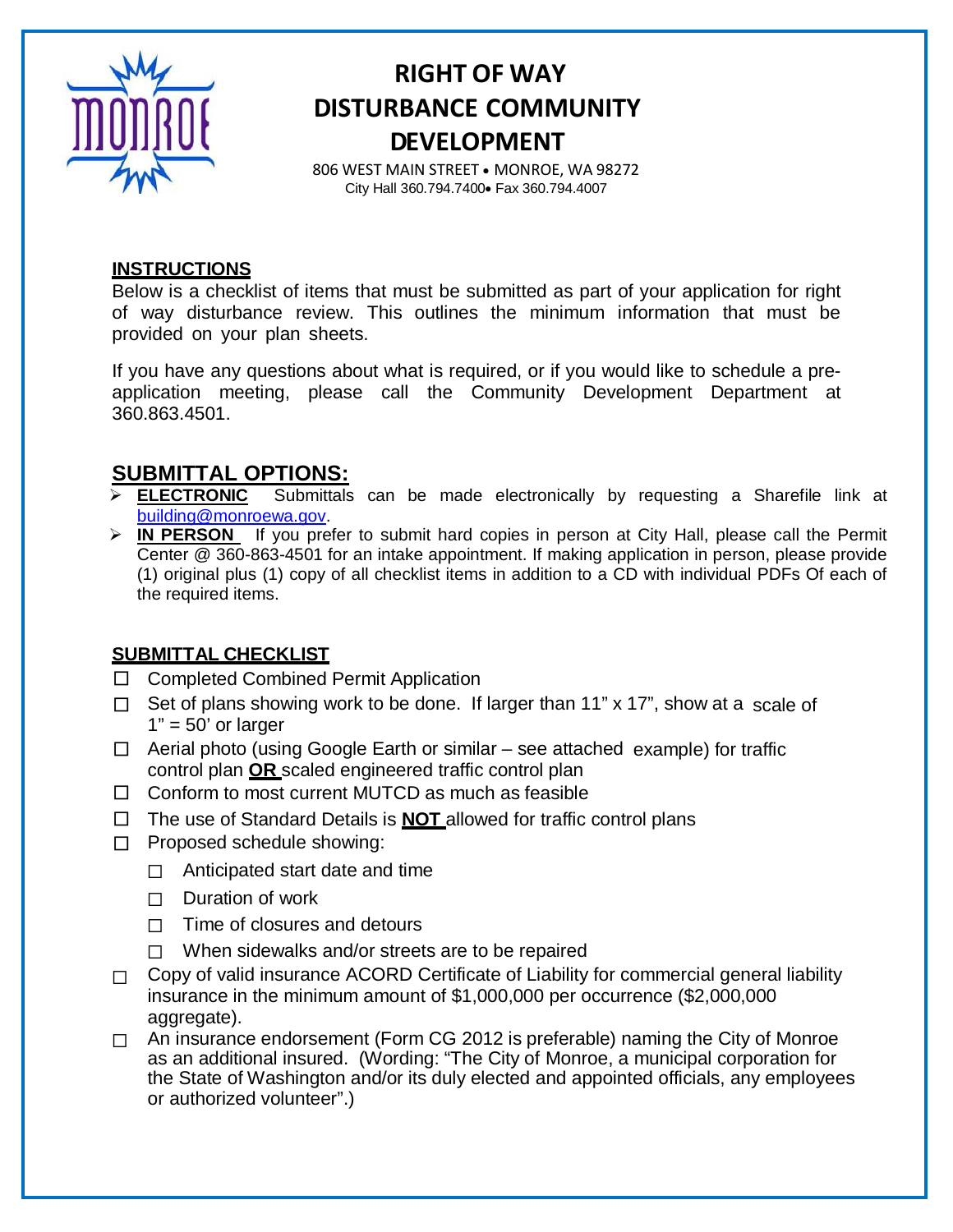## Right-of-Way Disturbance Permit Process Flow Chart

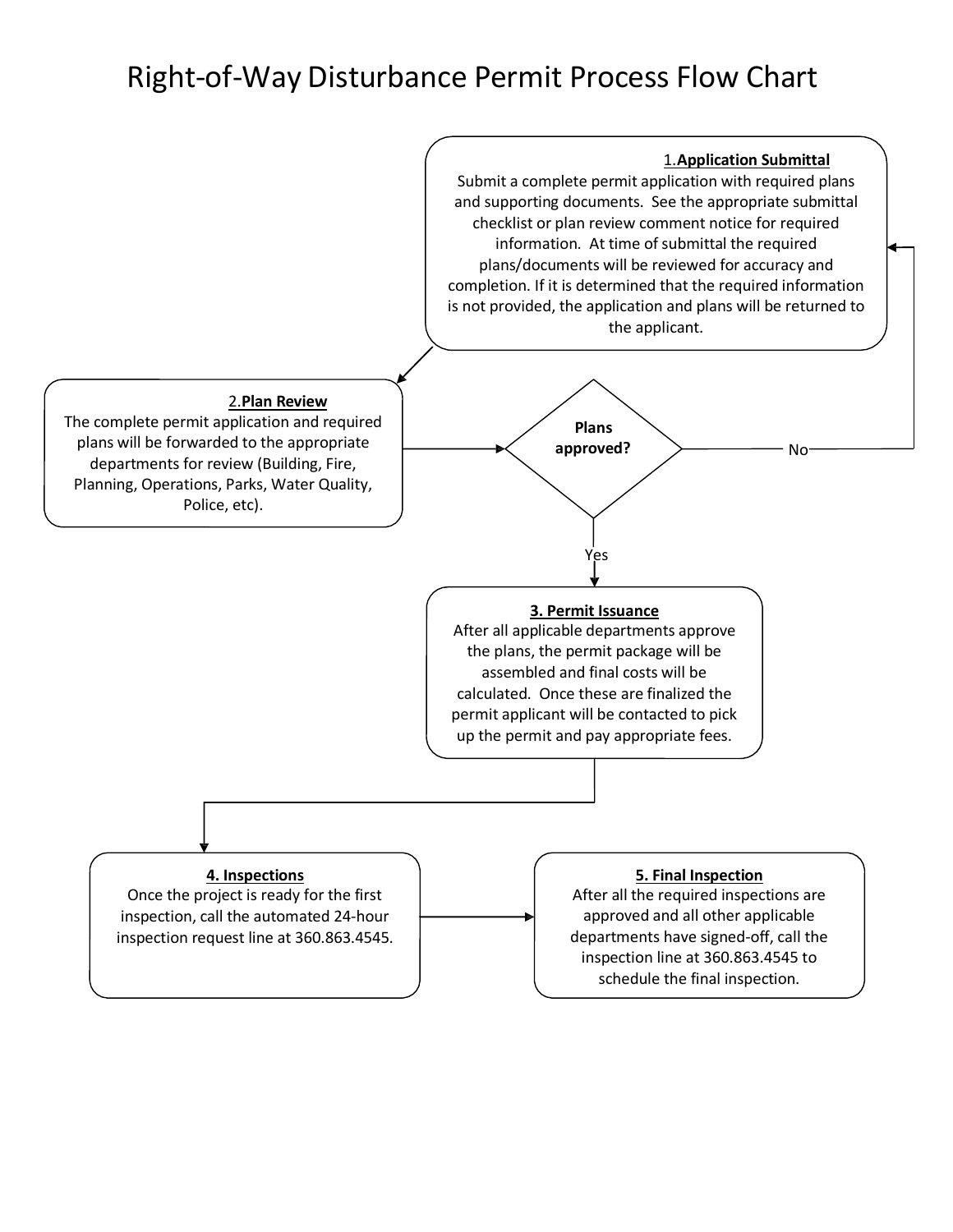|                                                                                                                                                                                                                                                             | <b>FOR OFFICE USE ONLY</b><br><b>PERMIT FILE #</b><br><b>APPLICATION #</b><br>SEPA # __________________<br><b>COMBINED PERMIT APPLICATION</b>                                                        |                                                                                                                                                                                                                                                                                                           |                                                                                                                                                            |  |  |  |
|-------------------------------------------------------------------------------------------------------------------------------------------------------------------------------------------------------------------------------------------------------------|------------------------------------------------------------------------------------------------------------------------------------------------------------------------------------------------------|-----------------------------------------------------------------------------------------------------------------------------------------------------------------------------------------------------------------------------------------------------------------------------------------------------------|------------------------------------------------------------------------------------------------------------------------------------------------------------|--|--|--|
| <b>Building</b>                                                                                                                                                                                                                                             | <b>Operations</b>                                                                                                                                                                                    | <b>Fire</b>                                                                                                                                                                                                                                                                                               | Land Use                                                                                                                                                   |  |  |  |
| <b>Basic SFR</b><br>Commercial T/I<br>❏<br>Demolition<br>❏<br>Garage/Carport<br>Mechanical<br>□<br>New Construction<br>ப<br>(Commercial/Residential)<br>$\Box$ Plumbing<br>Racking<br>Q.<br><b>Residential Remodel</b><br>ப<br>u<br>Other _________________ | $\Box$ Engineering Review<br>$\Box$ Fencing<br>$\Box$ Grading<br>$\Box$ Retaining wall<br>$\Box$ Rockery<br>$\Box$ Right-of-Way Disturbance<br>$\Box$ Utility Service<br>$\Box$ Other ______________ | $\Box$ Fire Alarm<br>$\Box$ Fire Sprinkler<br>$\Box$<br><b>High Piled Storage</b><br>❏<br><b>Hood Suppression</b><br>Operational<br>□<br>Spray Booth<br>❏<br>Tents & Canopies<br>$\Box$<br>$\Box$<br>Other<br>NOTE: All required Electrical Permits will be issued by the<br>Dept. of Labor & Industries. | u.<br>Type I Permit<br>$\Box$ Type II Permit<br>$\Box$ Type III Permit<br>$\Box$ Type IV Permit<br>$\Box$ See permit types listed on<br>attached form<br>❏ |  |  |  |
|                                                                                                                                                                                                                                                             | THIS APPLICATION WILL NOT BE ACCEPTED WITHOUT COMPLETED SUBMITTAL REQUIREMENTS                                                                                                                       |                                                                                                                                                                                                                                                                                                           |                                                                                                                                                            |  |  |  |
|                                                                                                                                                                                                                                                             |                                                                                                                                                                                                      |                                                                                                                                                                                                                                                                                                           |                                                                                                                                                            |  |  |  |
| Size of site (acre/square feet):                                                                                                                                                                                                                            |                                                                                                                                                                                                      |                                                                                                                                                                                                                                                                                                           |                                                                                                                                                            |  |  |  |
|                                                                                                                                                                                                                                                             |                                                                                                                                                                                                      |                                                                                                                                                                                                                                                                                                           |                                                                                                                                                            |  |  |  |
|                                                                                                                                                                                                                                                             |                                                                                                                                                                                                      |                                                                                                                                                                                                                                                                                                           |                                                                                                                                                            |  |  |  |
|                                                                                                                                                                                                                                                             |                                                                                                                                                                                                      |                                                                                                                                                                                                                                                                                                           |                                                                                                                                                            |  |  |  |
|                                                                                                                                                                                                                                                             |                                                                                                                                                                                                      |                                                                                                                                                                                                                                                                                                           |                                                                                                                                                            |  |  |  |
|                                                                                                                                                                                                                                                             |                                                                                                                                                                                                      |                                                                                                                                                                                                                                                                                                           |                                                                                                                                                            |  |  |  |
|                                                                                                                                                                                                                                                             |                                                                                                                                                                                                      |                                                                                                                                                                                                                                                                                                           |                                                                                                                                                            |  |  |  |
|                                                                                                                                                                                                                                                             |                                                                                                                                                                                                      |                                                                                                                                                                                                                                                                                                           |                                                                                                                                                            |  |  |  |
|                                                                                                                                                                                                                                                             |                                                                                                                                                                                                      |                                                                                                                                                                                                                                                                                                           |                                                                                                                                                            |  |  |  |
|                                                                                                                                                                                                                                                             |                                                                                                                                                                                                      |                                                                                                                                                                                                                                                                                                           |                                                                                                                                                            |  |  |  |
| Attach a separate sheet for additional property owners/additional addresses                                                                                                                                                                                 |                                                                                                                                                                                                      |                                                                                                                                                                                                                                                                                                           |                                                                                                                                                            |  |  |  |
| *Applicant: By your signature above, you hereby certify that the information submitted is true and correct and that you are<br>authorized by the property owner(s) to act on their behalf.                                                                  |                                                                                                                                                                                                      |                                                                                                                                                                                                                                                                                                           |                                                                                                                                                            |  |  |  |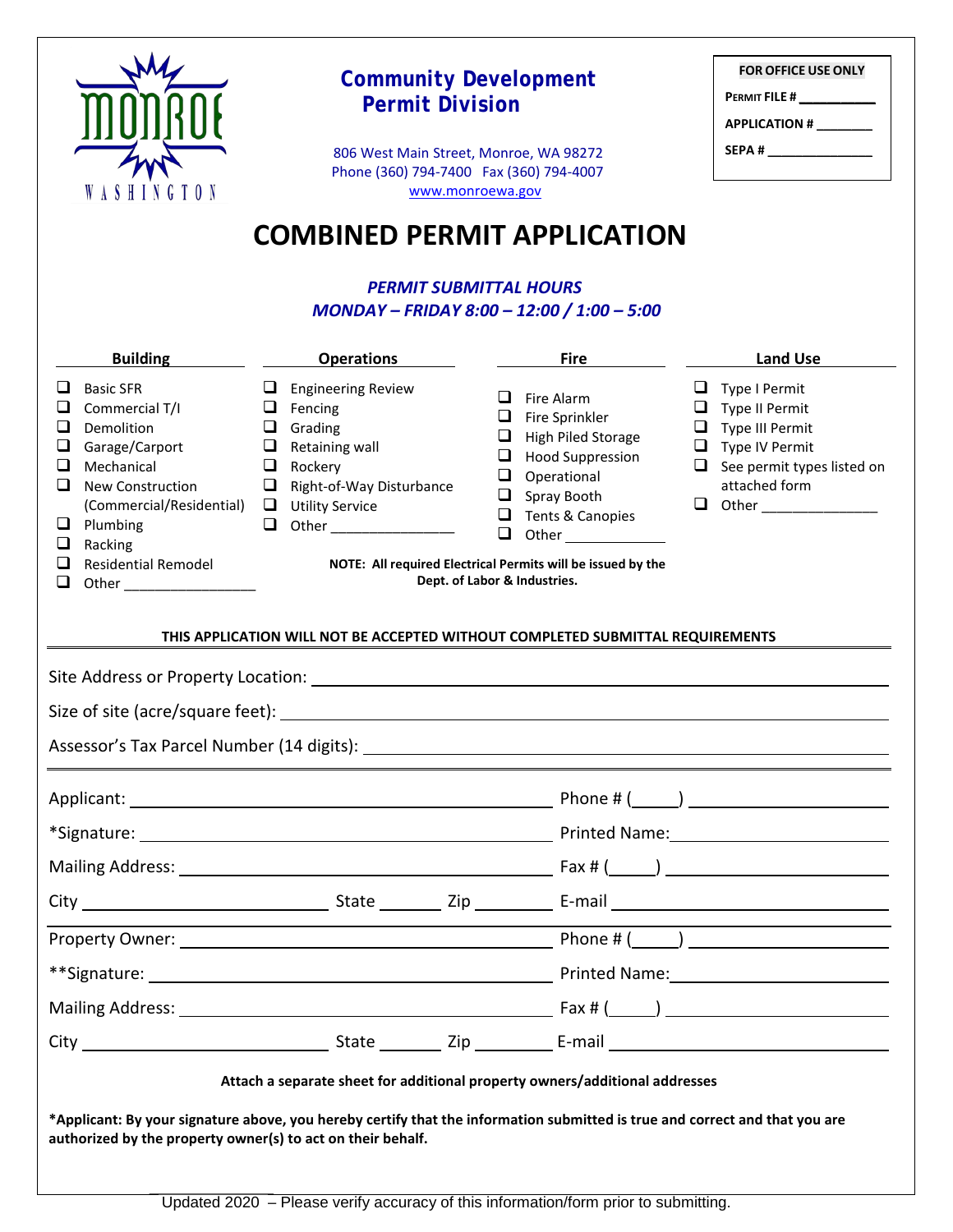**A right-of-way disturbance permit is required whenever work is performed or staged in the public right-of-way.** 

**These activities may involve construction, disturbance, modification, or other uses, as shown below:** 

- 1. Street Disturbance: any activity which digs up, breaks, excavates, tunnels, undermines or in any manner disturbs any street.
- 2. Sidewalk, Curb and Gutter Disturbance: activities which disturb curbs, gutters and sidewalks.
- 3. Side Sewers and Water Connections.
- 4. Miscellaneous Activities: activities which may involve disturbance to the rights-of-way, but more generally involve a long-term permanent installation of above-ground features such as street trees or vegetation, bus shelters, fountains, clocks, flag poles, awnings, marquees, benches, permanent sales structures, permanent signs, fixed street furniture or similar fixtures.

| Contact Person: 2008 and 2008 and 2008 and 2008 and 2008 and 2008 and 2008 and 2008 and 2008 and 2008 and 2008                                                                                                                 |                                  |
|--------------------------------------------------------------------------------------------------------------------------------------------------------------------------------------------------------------------------------|----------------------------------|
|                                                                                                                                                                                                                                |                                  |
| Utility Work Order Number: 1997                                                                                                                                                                                                |                                  |
| Installer Name: Name and Second Contract of the Contract of the Contract of the Contract of the Contract of the                                                                                                                | Phone # $\overline{\phantom{a}}$ |
|                                                                                                                                                                                                                                |                                  |
| Company Name: 2008 Company Name: 2008 Company Name: 2008 Company Name: 2008 Company Name: 2008 Company Name: 2008 Company Name: 2008 Company Name: 2008 Company Name: 2008 Company Name: 2008 Company Name: 2008 Company Name: |                                  |
|                                                                                                                                                                                                                                |                                  |
|                                                                                                                                                                                                                                |                                  |
|                                                                                                                                                                                                                                |                                  |

#### **Description of scope of work:**